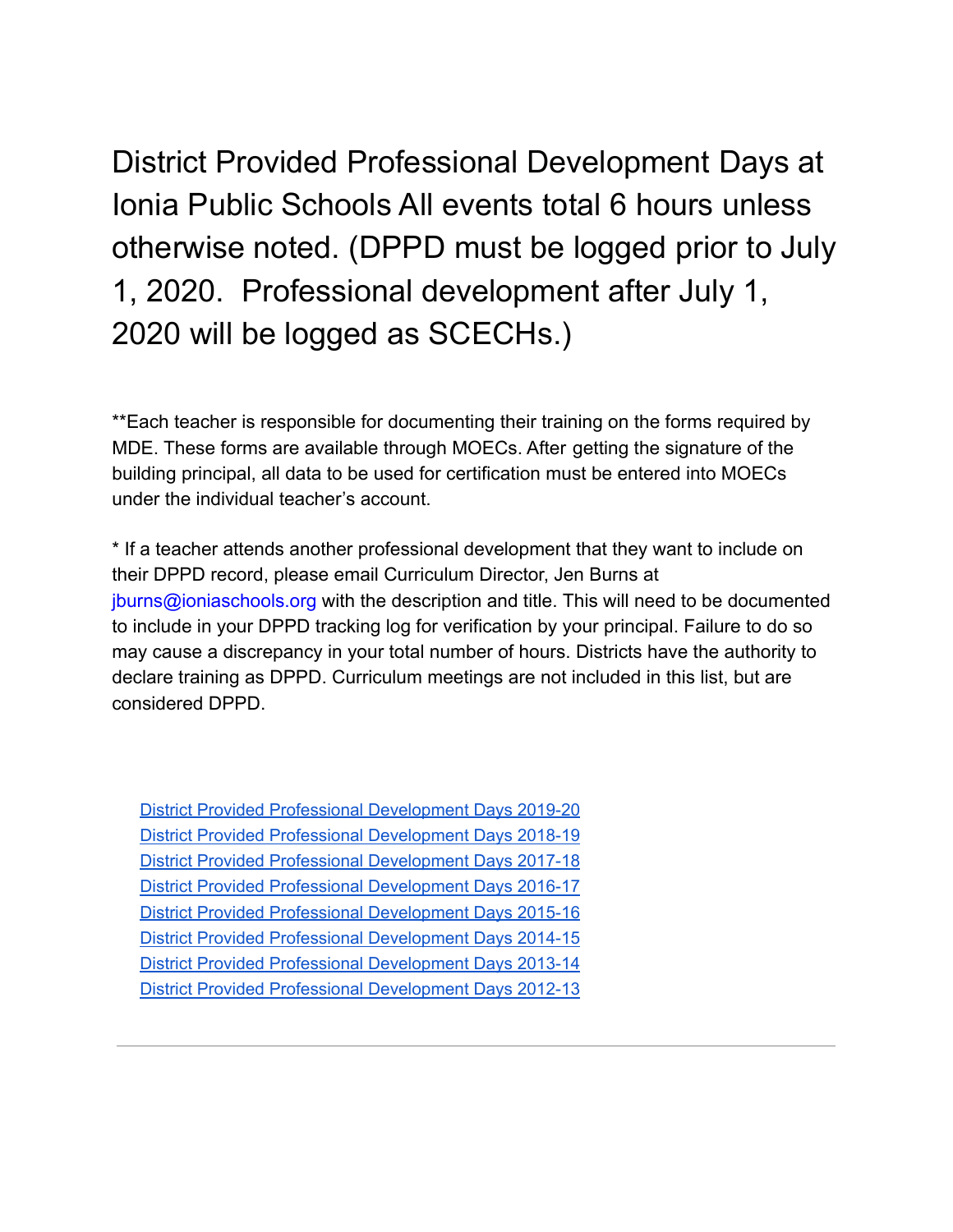# <span id="page-1-0"></span>**District Provided Professional Development Days 2019-20**

August 19, 2019 Improving Instruction in All Tiers through Data PreK - 12 (6 hours)

September 18, 2019 PLC #1 Data to Drive Instruction PreK – 12 (3 hours)

October 31, 2019 PLC #2 Data to Drive Instruction PreK – 12 (3 hours)

November 4, 2019 Improving Instruction in All Tiers through Data PreK - 12 (6 hours)

December 11, 2019 PLC #3 Data to Drive Instruction PreK – 12 (3 hours)

February 5, 2020 PLC #4 Data to Drive Instruction PreK – 12 (3 hours)

February 14, 2020 School Improvement Day Data to Drive Instruction PreK – 12 (3 hours)

March 18, 2020 PLC #5 Data to Drive Instruction PreK – 12 (3 hours) Cancelled COVID 19

May 6, 2020 PLC #6 Data to Drive Instruction PreK – 12 (3 hours) Cancelled COVID 19

# <span id="page-1-1"></span>**District Provided Professional Development Days 2018-19**

August 20, 2018 K-12 Improving Instruction in All Tiers through Data or Trauma Informed Care PreK - 12 (6 hours)

September 19, 2018 School Improvement Day Data to Drive Instruction PreK – 12 (3 hours)

October 31, 2018 School Improvement Day Data to Drive Instruction PreK – 12 (3 hours)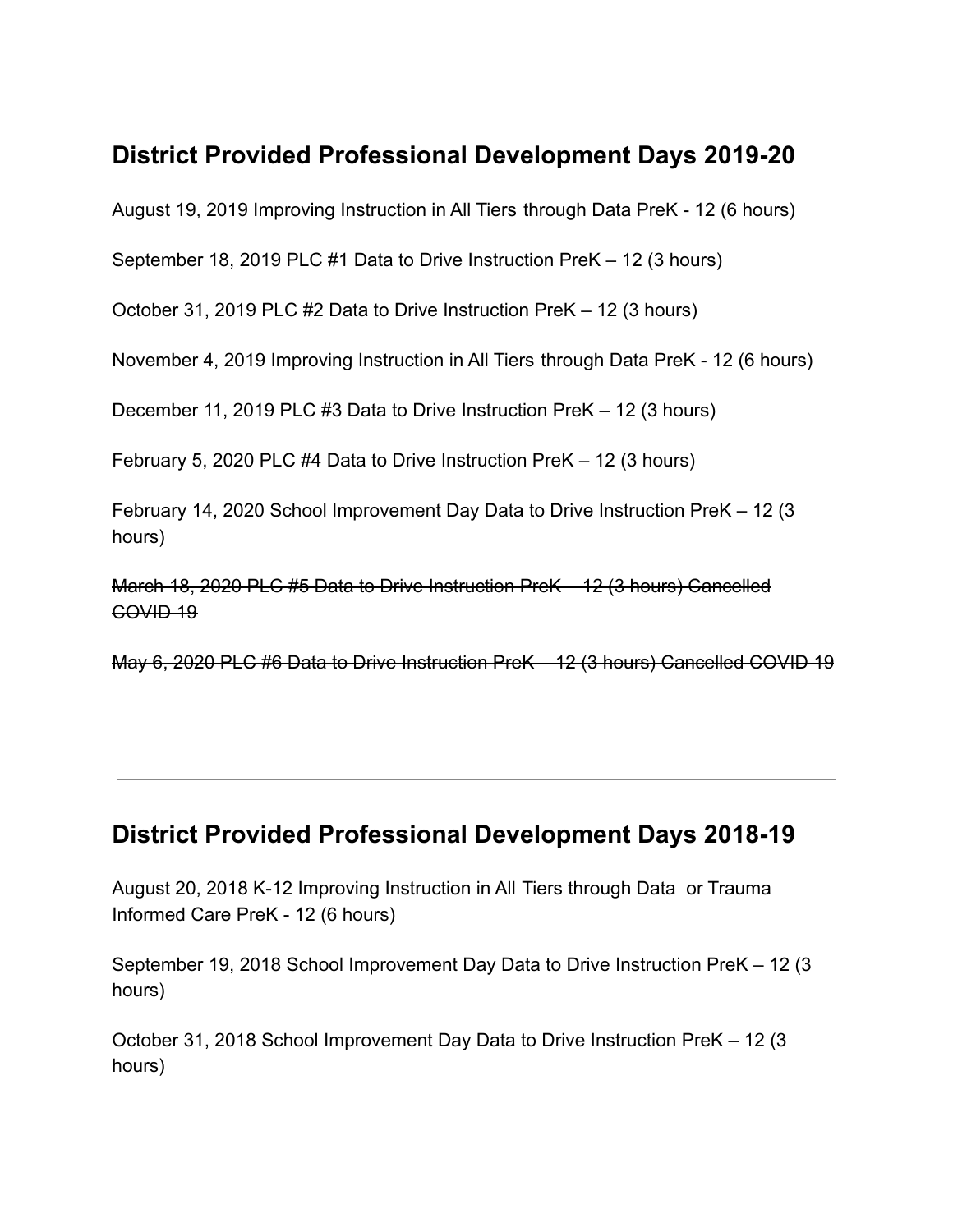November 1, 2018 Improving Instruction in All Tiers through Data PreK - 12 (6 hours)

December 12, 2018 School Improvement Day Data to Drive Instruction PreK – 12 (3 hours)

February 6, 2019 School Improvement Day Data to Drive Instruction PreK – 12 (3 hours)

February 15, 2019 Improving Instruction in All Tiers through Data PreK - 12

March 20, 2019 School Improvement Day Data to Drive Instruction PreK – 12 (3 hours)

May 8, 2019 School Improvement Day Data to Drive Instruction PreK – 12 (3 hours)

Throughout Year Classroom Learning Lab PreK -12

# <span id="page-2-0"></span>**District Provided Professional Development Days 2017-18**

August 21, 2017 Improving Instruction in All Tiers through Data PreK - 12 (6 hours)

September 27, 2017 School Improvement Day Data to Drive Instruction PreK – 12 (3 hours)

November 1, 2017 Improving Instruction through Effective Assessments PreK – 12 (6 hours)

November 16, 2017 School Improvement Day Data to Drive Instruction PreK – 12 (3 hours)

January 3, 2018 School Improvement Day Data to Drive Instruction PreK – 12 (3 hours)

February 19, 2018 School Improvement Day Meeting the Needs of All Learners PreK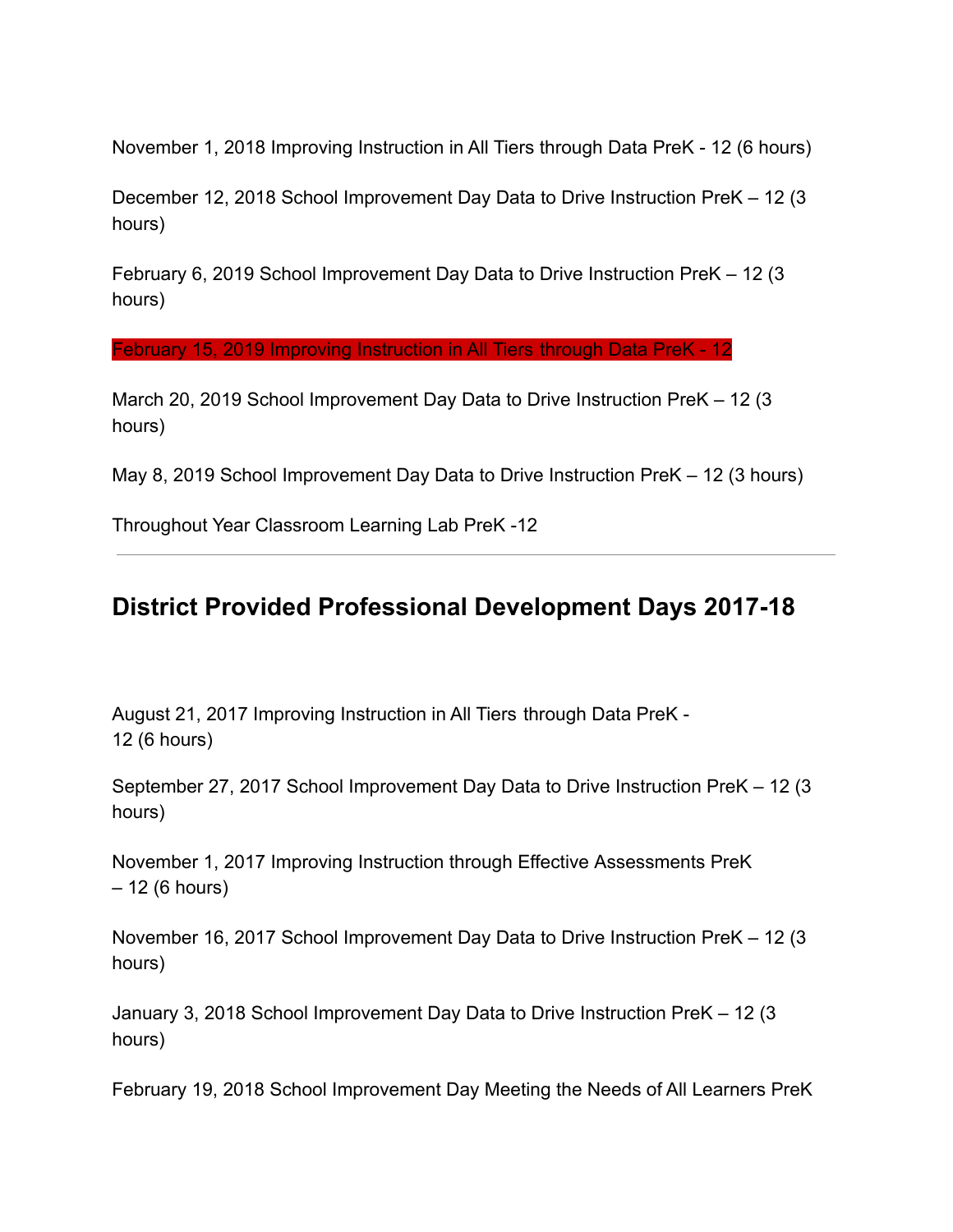– 12 (6 hours)

March 29, 2018 School Improvement Day Data to Drive Instruction PreK – 12 (3 hours)

May 8, 2018 School Improvement Day Data to Drive Instruction PreK – 12 (3 hours)

Throughout Year Classroom Learning Lab PreK -12

# <span id="page-3-0"></span>**District Provided Professional Development Days 2016-17**

August 24, 2016 5 Dimensions of Teaching and Learning 6-12 or School Improvement Day Data to Drive Instruction PreK – 5

August 25, 2016 5 Dimensions of Teaching and Learning PreK – 5 or School Improvement Day Data to Drive Instruction 6-12

October 5, 2016 School Improvement Day Data to Drive Instruction PreK – 12 (3 hours)

November 16, 2016 School Improvement Day Data to Drive Instruction PreK – 12 (3 hours)

December 20, 2016 School Improvement Day Data to Drive Instruction PreK – 12 (3 hours)

February 2, 2017 School Improvement Day Data to Drive Instruction PreK – 12 (3 hours)

March 8, 2017 School Improvement Day Data to Drive Instruction PreK – 12 (3 hours)

April 13, 2017 School Improvement Day Data to Drive Instruction PreK – 12 (3 hours)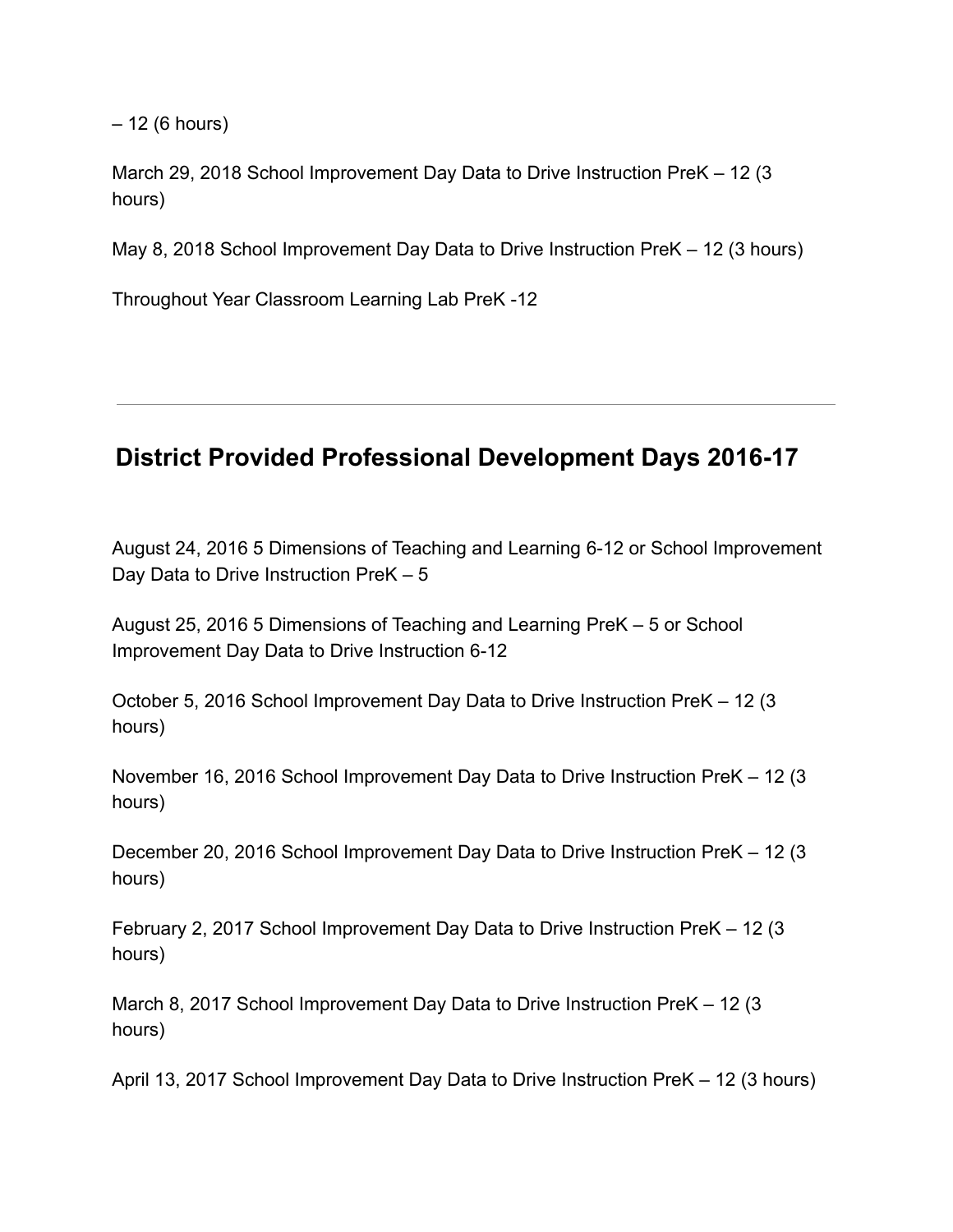# <span id="page-4-0"></span>**District Provided Professional Development Days 2015-16**

September 2, 2015 Using Local Data to Support Response to Intervention (MTSS) PreK-12

September 3, 2015 Capturing Kids' Hearts – Recharged & Google Applications for Education (PreK, Electives, 6-12) Using Technology in Reading Wonders to Improve Instruction (K-5)

October 6, 2015 PLC Day #1 Data to Drive Instruction PreK-12 (3 hours)

November 2, 2015 Supporting English Language Learners/Using Technology to Improve Instruction/The Redesigned SAT (6-12) , Supporting English Language Learners/Using State Assessment Data to Support Response to Intervention (K-5) or Math in the Preschool Classroom (PreK)

November 11, 2015 PLC Day #2 Data to Drive Instruction PreK-12 (3 hours)

December 15, 2015 PLC Day #3 Data to Drive Instruction PreK-12 (3 hours)

February 4, 2016 PLC Day #4 Data to Drive Instruction PreK-12 (3 hours)

February 15, 2016 Document Based Questioning (Select 6-12) Data to Drive Instruction (Majority of 6-12), Engaging Students with Science (PreK-5)

March 9, 2016 PLC Day #5 Data to Drive Instruction PreK-12 (3 hours)

March 24, 2016 School Improvement Day Data to Drive Instruction PreK-12

April 21, 2016 PLC Day #6 Data to Drive Instruction PreK-12 (3 hours)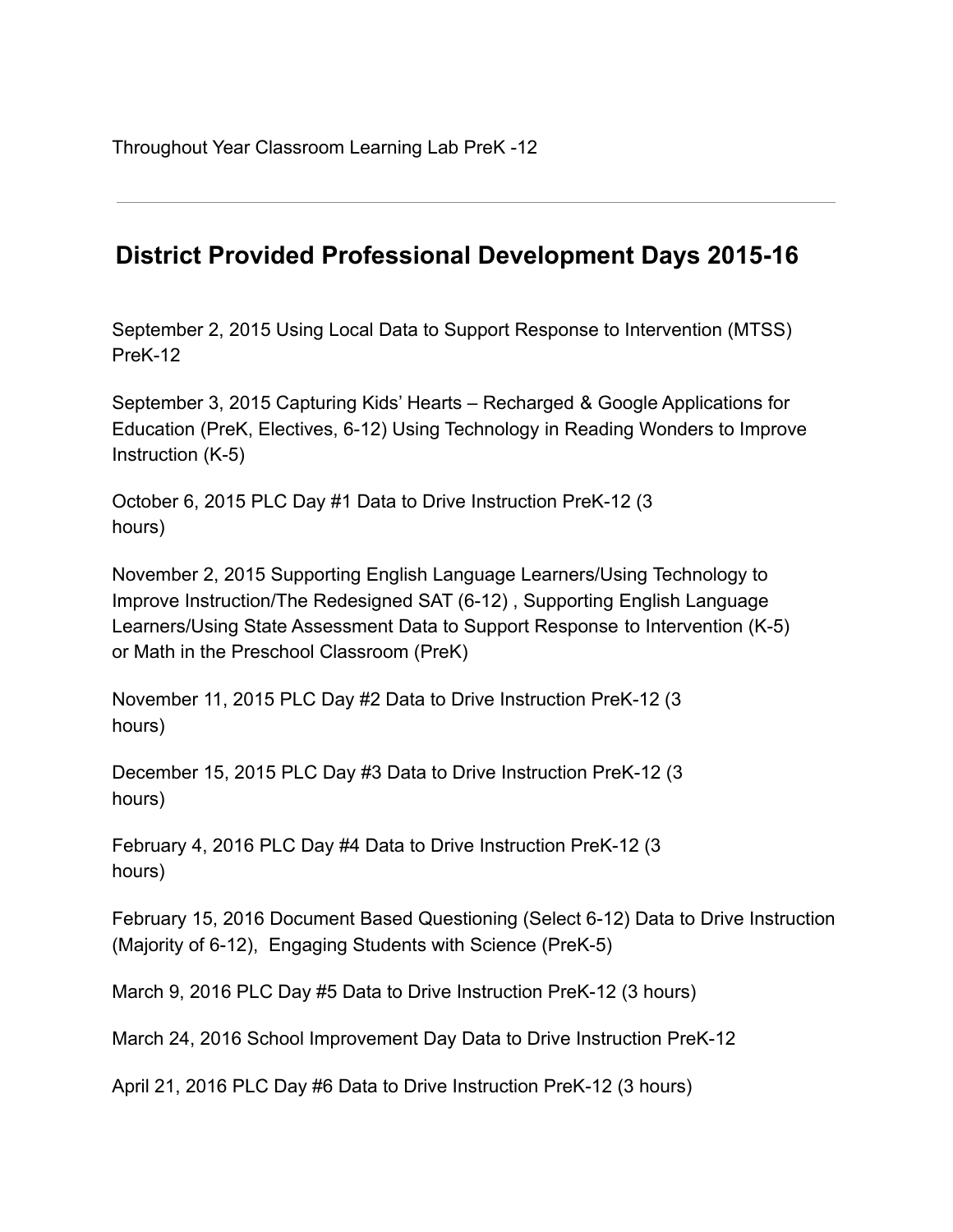# <span id="page-5-0"></span>**District Provided Professional Development Days 2014-15**

August 26, 2014 Creating and Implementing Successful RTI in buildings PreK -12

August 27, 2014 Turning High Poverty Schools into High Performing Schools (Day 1) PreK – 12

August 28, 2014 Creating and Implementing Successful RTI in buildings with Children Living in Poverty in Mind PreK -12

September 30, 2014 PLC Day #1 Data to Drive Instruction PreK-12 (3 hours)

October 22, 2014 PLC Day #2 Data to Drive Instruction PreK-12 (3 hours)

December 9, 2014 PLC Day #3 Data to Drive Instruction PreK-12 (3 hours)

January 27, 2015 PLC Day #4 Data to Drive Instruction PreK-12 (3 hours)

February 16, 2015 Turning High Poverty Schools into High Performing Schools (Day 2) PreK – 12

February 24, 2015 PLC Day #5 Data to Drive Instruction PreK-12 (3 hours)

March 31, 2015 PLC Day #6 Data to Drive Instruction PreK-12 (3 hours)

April 20, 2015 School Improvement Day Data to Drive Instruction PreK-12

April 28, 2015 PLC Day #7 Data to Drive Instruction PreK-12 (3 hours)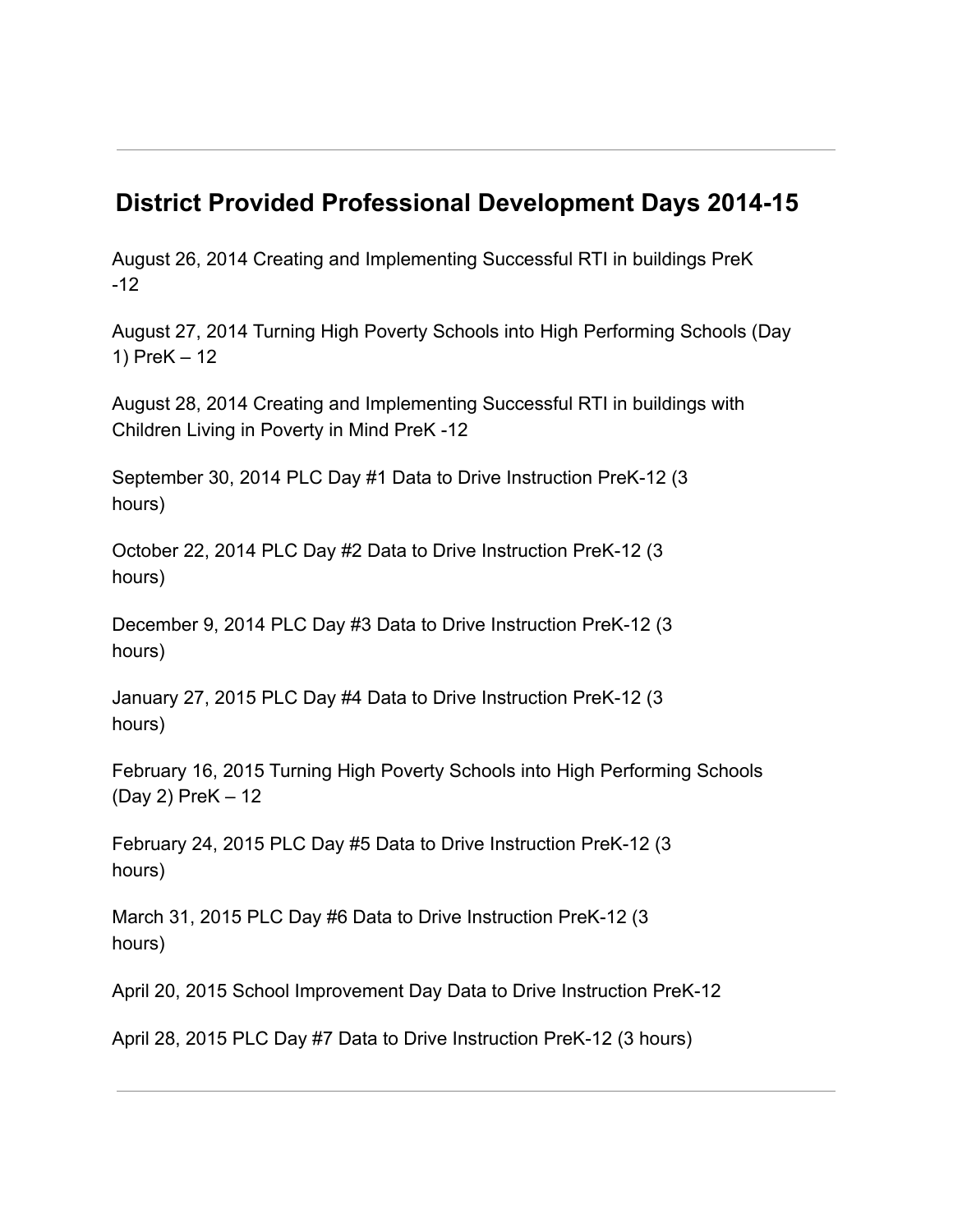# <span id="page-6-0"></span>**District Provided Professional Development Days 2013-14**

August 28, 2013 Hair on Fire – Preparing for the Common Core (PreK-8, K-12 ELA, 7-8 Math, Electives) Next Generation Science Standards (7-12 Science) Data Analysis in Social Studies (7-12 Social Studies) College Preparatory Math Day 1 (9-12 Math)

August 29, 2013 Star Enterprise – What the data is telling us (PreK – 5), STEM Instruction (7-12 Science) Text Complexity (7-12 Social Studies) Data Analysis of Standardized Tests (6-8) College Preparatory Math Day 2 (9-12 Math) Data Analysis of Standardized Tests (7-12 ELA) How Electives Fit into the Common Core (Elective Teachers)

November 1, 2013 Student Centered, Standards Based Approach (Electives Teachers, Kinderstart Teachers, Boyce Teachers, 7-12 teachers) 1⁄2 day, Data Discussions (Kinderstart Teachers) 1⁄2 day, Close Reading and the Common Core (IHS ELA teachers, 7-12 Science and Social Studies teachers), Working with CCSS, Essential Elements, and Levels of Support (Special Education teachers), Introduction to Assessment Literacy (Boyce Teachers, 7-12 Teachers), Collaborative Discussions in Art (Art Teachers) 1/2 day, Collaborative Discussions in Physical Education (Physical Education Teachers) 1⁄2 day, Collaborative Discussions in Music (Music Teachers) 1⁄2 day, Collaborative Discussions in World Language (Spanish Teachers) 1⁄2 day, Collaborative Discussions in Technology (Technology Teachers) 1⁄2 day, Simplifying RtI, leveled Literacy, SEC Data Discussions (Emerson Teachers), MEAP, SEC, STAR, and MiSchool Data Discussions (Jefferson Teachers), MEAP, SEC, STAR Data Discussions, Great Leaps Training, MDE Program Evaluation Tool (Rather Teachers), MDE Program Evaluation Tool, PLC Work (Twin Rivers Teachers), Questioning and Best Practices in Mathematics (9-12 Math Teachers), Questioning, Formative Assessment and Pacing a CMP Unit (6-8 Math Teachers), or CodeX Training (6-8 ELA Teachers)

February 17, 2014 Building School Improvement

April 21, 2014 Pyramid Response to Intervention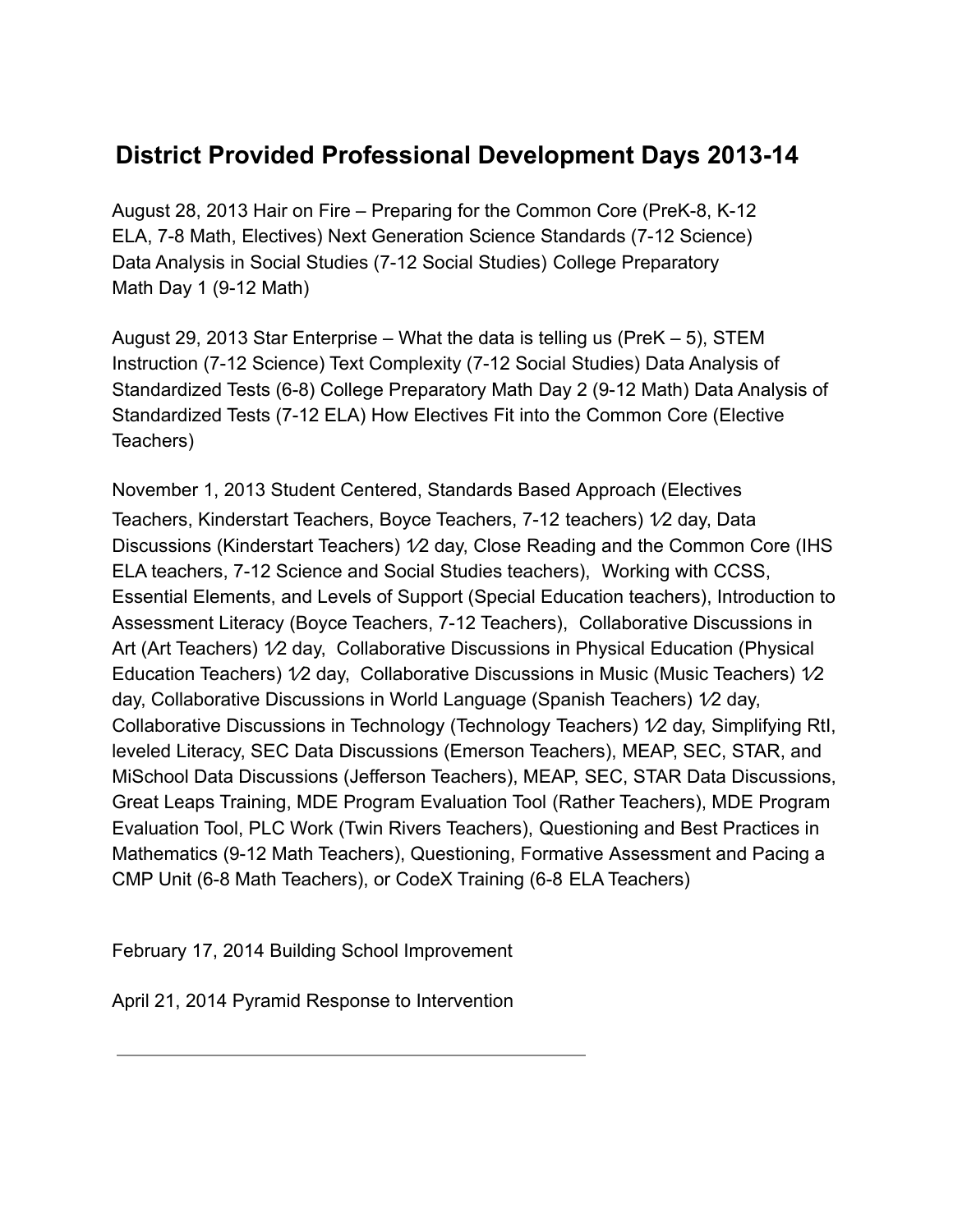# <span id="page-7-0"></span>**District Provided Professional Development Days 2012-13**

August 21, 2012 (Pre-school, Kindergarten, First, and Second Grade – All content)

August 22, 2012 (Pre-school, Kindergarten, First, and Second Grade– All content )

August 23, 2012 (Third, Fourth, and Fifth Grade– All content )

August 24, 2012 (Third, Fourth, and Fifth Grade – All content)

August 27, 2012 (Sixth, Seventh, Eighth, Ninth, Tenth, Eleventh, Twelfth– All content)

August 28, 2012 (Kindergarten – Fifth PM only, All others full day – All content)

August 29, 2012 (All Teachers and Administrators – All content)

November 1, 2012 (Kindergarten – Fifth Grade PM Only– All content)

November 1, 2012 (Sixth – Twelfth Grade– All content)

February 18, 2013 (All Teachers and Administrators– All content)

# **Professional Development Day Titles**

PUT READERS FIRST PROFESSIONAL DEVELOPMENT PreK-2 AUGUST 21, 2012 AGENDA 8AM -3PM

PUT READERS FIRST PROFESSIONAL DEVELOPMENT PreK-2 AUGUST 22, 2012

PUT READERS FIRST PROFESSIONAL DEVELOPMENT 3-5 AUGUST 23, 2012

PUT READERS FIRST PROFESSIONAL DEVELOPMENT 3-5 AUGUST 24, 2012

LITERACY FIRST PROFESSIONAL DEVELOPMENT 6-8 AUGUST 27, 2012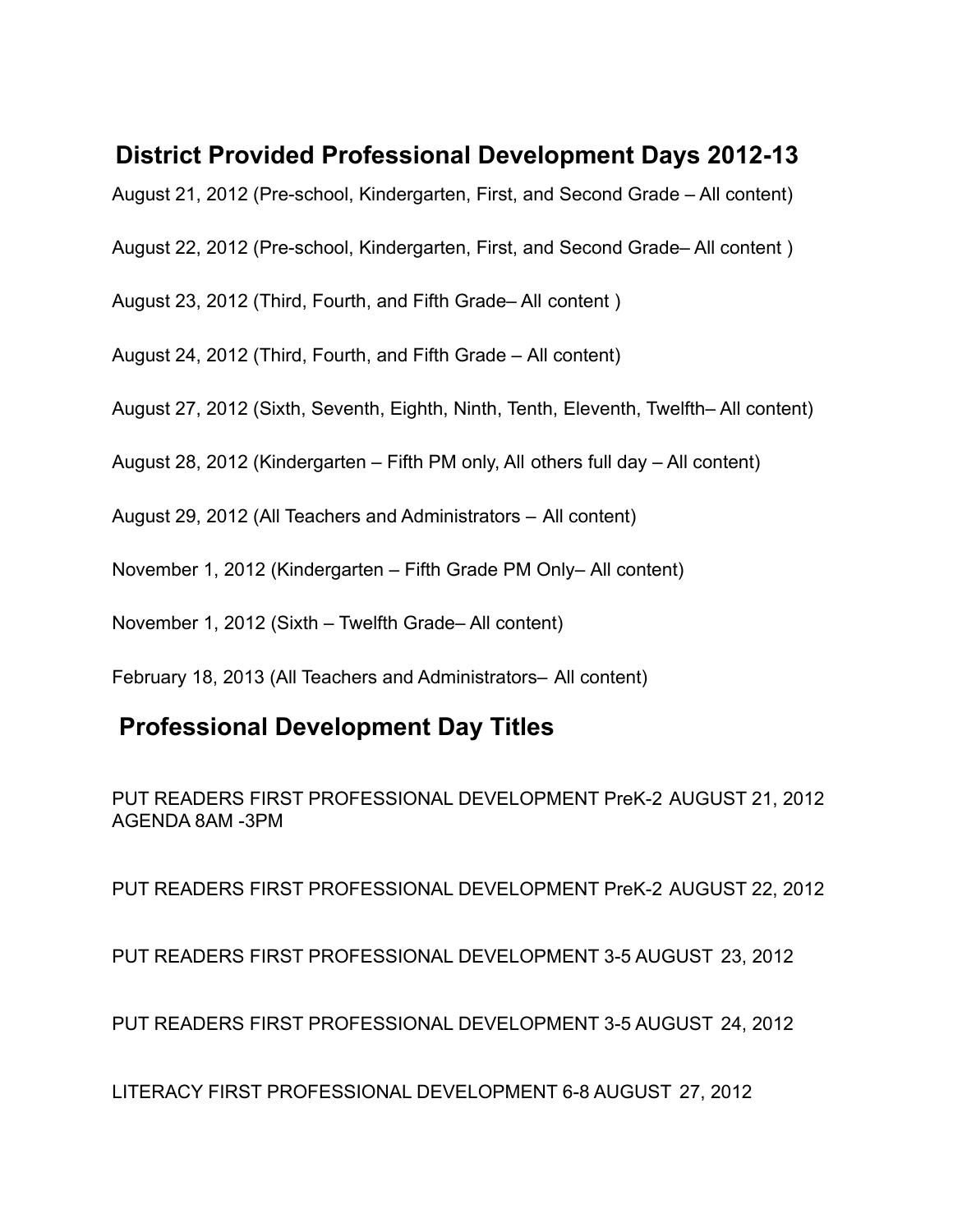LITERACY FIRST PROFESSIONAL DEVELOPMENT 6-8 August 28, 2012

Creating Quality Common Assessments August 28, 2012 Middle and High School Staff – 3hours

Flip Flippen (Capturing Kids' Hearts) August 28, 2012 All Staff – 3 hours

Building School Improvement Work August 29, 2012 – 3 hours

Todd Whitaker (Dealing with Difficult People) August 29, 2012 – 3 hours

PUT READERS FIRST PROFESSIONAL DEVELOPMENT PreK-2 OCTOBER 3, 2012

PUT READERS FIRST PROFESSIONAL DEVELOPMENT 3-5 OCTOBER 4, 2012

LITERACY FIRST PROFESSIONAL DEVELOPMENT 6-8 OCTOBER 5, 2012

Ionia Middle School School Improvement Day Agenda February 18, 2013

IONIA HIGH School Improvement DAY

Monday, February 18th, 2013

Elementary School Improvement Day Monday, February 18th, 2013

LITERACY FIRST PROFESSIONAL DEVELOPMENT 6-8 FEBRUARY 19, 2013 8 AM – 3 PM IN TWO HOUR ROTATING SHIFTS Sixth Grade 8-10 Seventh Grade 10:30-12:30 Eighth Grade 1:00-3:00